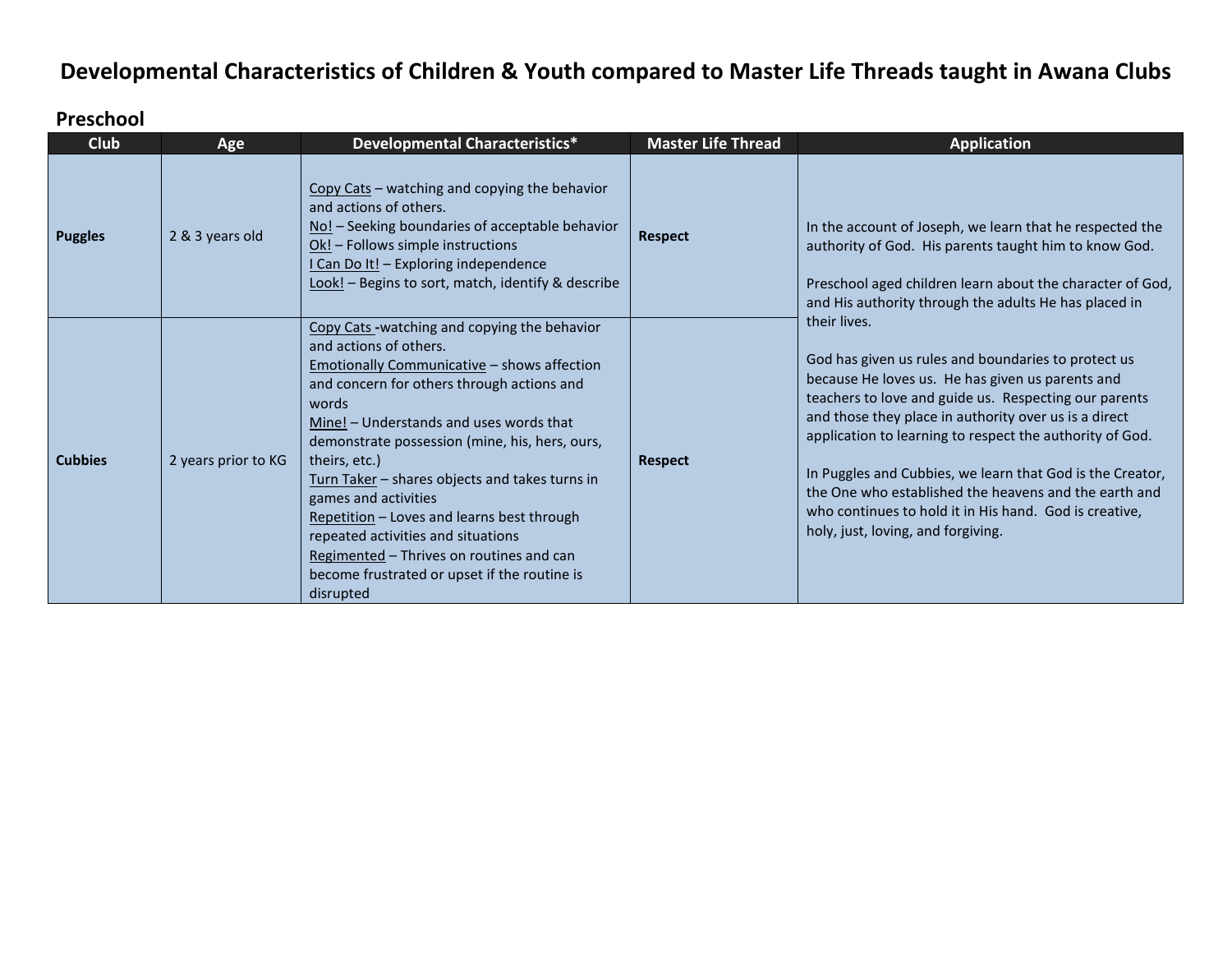## **Early Elementary Years**

| <b>Club</b>         | Age              | <b>Developmental Characteristics*</b>                                                                                                                                                                                                                                                                                                                                                                                                                                                                                                                                                                                                                                                                                                                                                                                          | <b>Master Life Thread</b> | <b>Application</b>                                                                                                                                                                                                                                                                                                                                                                                                                                                                                                                                                                                                                                                                                                                                                                                                                                                                                                                                                                                                                                                                                                        |
|---------------------|------------------|--------------------------------------------------------------------------------------------------------------------------------------------------------------------------------------------------------------------------------------------------------------------------------------------------------------------------------------------------------------------------------------------------------------------------------------------------------------------------------------------------------------------------------------------------------------------------------------------------------------------------------------------------------------------------------------------------------------------------------------------------------------------------------------------------------------------------------|---------------------------|---------------------------------------------------------------------------------------------------------------------------------------------------------------------------------------------------------------------------------------------------------------------------------------------------------------------------------------------------------------------------------------------------------------------------------------------------------------------------------------------------------------------------------------------------------------------------------------------------------------------------------------------------------------------------------------------------------------------------------------------------------------------------------------------------------------------------------------------------------------------------------------------------------------------------------------------------------------------------------------------------------------------------------------------------------------------------------------------------------------------------|
| <b>Sparks</b>       | $K-2^{nd}$ grade | Yes! - Desire to please others demonstrated<br>through words and actions.<br>Rule Follower - Early elementary aged children<br>like rules, want to know the rules and get upset<br>when rules are broken.<br>Fact or Fiction - understands the difference<br>between what is real and what is pretend<br>Data Heads - children of this age memorize well<br>and retain what they've learned<br>Futuristic - comprehends the idea of time in the<br>future and uses language that demonstrates that<br>understanding "Next year, we will go on vacation<br>to the beach."<br>Written communication - Reads (or beginning to<br>read) and writes thoughts and ideas in order to<br>communicate with others.<br>Story Tellers - This age group loves stories and<br>loves to retell and act out the stories they have<br>learned. | Wisdom                    | In the account of Joseph, we learn that he was wise, and<br>that he knew his wisdom originated from God.<br>As Sparks, children love facts and thrive on learning and<br>communicating new knowledge. They memorize well and<br>can recall facts more easily than at any other age. They<br>are learning to read and to better comprehend what they<br>read.<br>This is the perfect time to foster a love for the reading<br>and memorizing of Scripture!<br>During this time, we want to help kg-2 <sup>nd</sup> graders to apply<br>wisdom to the knowledge they store up from the study of<br>God's Word.<br>In Awana Sparks and Awana TruthSeekers, children study<br>biographies of the people in Scripture so they can see<br>how they learned from their mistakes, as well as see how<br>God used them and their actions to His glory. We learn<br>wisdom through the narrative story of His Word.<br>In TruthSeekers, the stage for Large Group time is set with<br>drama, either in the form or a story, skit or puppets.<br>Children in kg through second grade are drawn in and<br>their attention is focused. |
| <b>TruthSeekers</b> | $KG-6th$ grade   | The developmental characteristics are broken down in the K-2, and 3-6 <sup>th</sup> grade groups with Sparks and T&T.<br>The application is best made during the small group time when ages are better divided.                                                                                                                                                                                                                                                                                                                                                                                                                                                                                                                                                                                                                |                           |                                                                                                                                                                                                                                                                                                                                                                                                                                                                                                                                                                                                                                                                                                                                                                                                                                                                                                                                                                                                                                                                                                                           |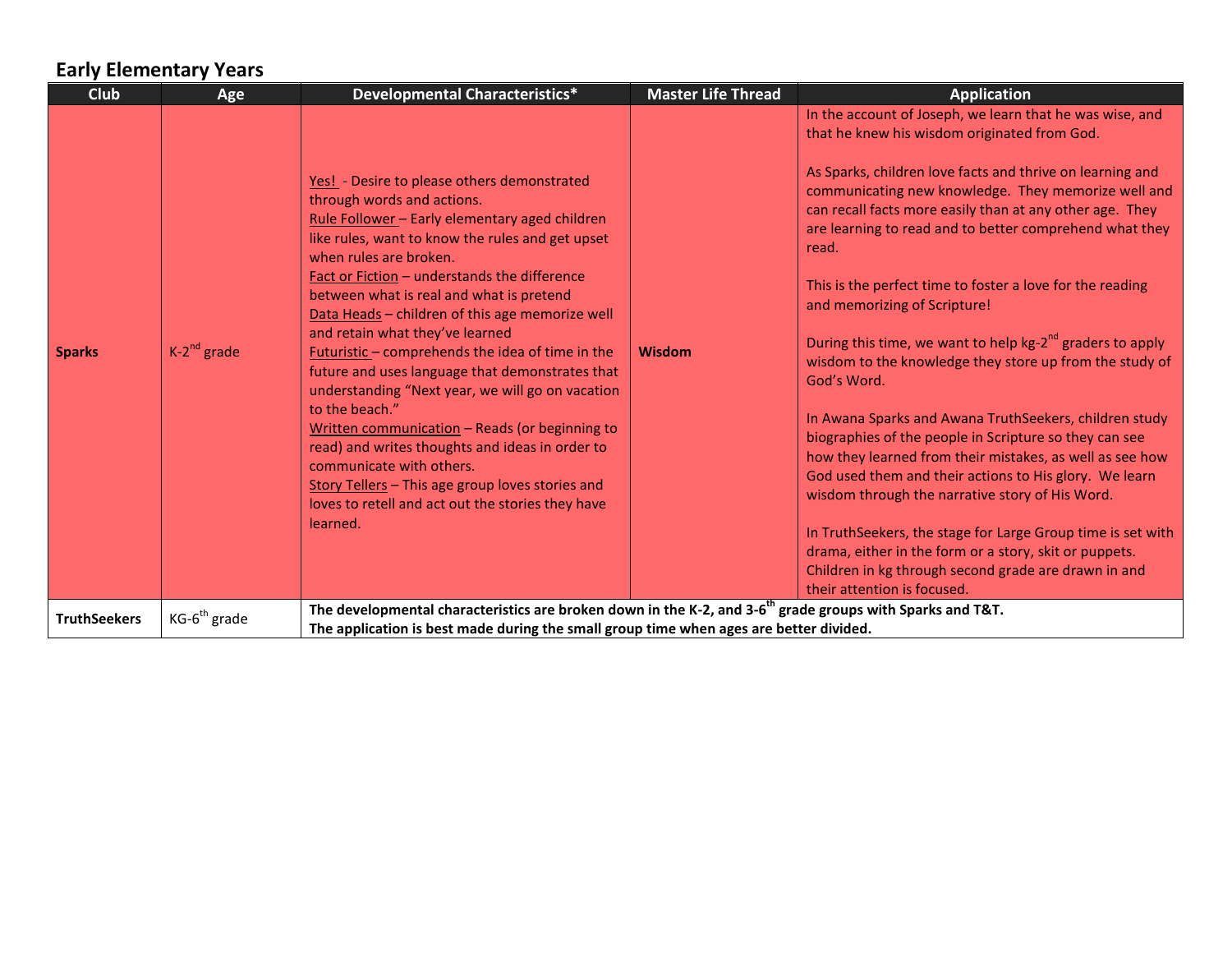## **Upper Elementary Years**

| <b>Club</b>         | Age                      | Developmental Characteristics*                                                                                                                                                                                                                                                                                                                          | <b>Master Life Thread</b> | <b>Application</b>                                                                                                                                                                                                                                                                                                                                                                                                                                                                                                                                                                                                                                                                                                                                                                                                                                                                                                                                                                                                                                                                                                                                                                                                                                                                                                                                                                                                                                                                                                                                                                                                                                                                                                                                                                                              |
|---------------------|--------------------------|---------------------------------------------------------------------------------------------------------------------------------------------------------------------------------------------------------------------------------------------------------------------------------------------------------------------------------------------------------|---------------------------|-----------------------------------------------------------------------------------------------------------------------------------------------------------------------------------------------------------------------------------------------------------------------------------------------------------------------------------------------------------------------------------------------------------------------------------------------------------------------------------------------------------------------------------------------------------------------------------------------------------------------------------------------------------------------------------------------------------------------------------------------------------------------------------------------------------------------------------------------------------------------------------------------------------------------------------------------------------------------------------------------------------------------------------------------------------------------------------------------------------------------------------------------------------------------------------------------------------------------------------------------------------------------------------------------------------------------------------------------------------------------------------------------------------------------------------------------------------------------------------------------------------------------------------------------------------------------------------------------------------------------------------------------------------------------------------------------------------------------------------------------------------------------------------------------------------------|
| T&T                 | $3rd-6th$ grade          | BFF - begins to demonstrate stronger, more<br>intimate friendships with peers<br>Everyone's Doing It! - Begins to feel peer<br>pressure when making decisions<br>Focused - Has a more developed attention span<br>Analytical - Wants to know why decisions are<br>made, how things work, seeks substantiated<br>information in order to make decisions. | Grace                     | Joseph practiced grace in his relationships. When he is<br>reintroduced to his brothers, he could have cast them<br>aside in a dungeon forever. Instead, he brings his entire<br>family to Egypt and makes provision for them in the way<br>of food and land.<br>Children in $3^{rd}$ through $6^{th}$ grade are learning to apply<br>grace in their relationships with others and can begin to<br>understand the grace God has given to believers. God<br>could have simply destroyed us as He washed the world<br>with the great flood. He could have condemned each of<br>us to hell and forgotten us forever. Rather, He provided a<br>means of salvation and forgiveness, granting us mercy.<br>He further lavished grace upon us, promising us a home<br>with Him in heaven with streets of gold and walls adorned<br>with jewels.<br>It's important, during these years to teach upper<br>elementary aged students that God did not simply make<br>an exception to our sin. He didn't say "Never mind, I<br>forgive you. It's all good." He didn't say "Since Jesus died<br>on the cross, was buried and rose again, and that it was<br>sufficient for the salvation of all, everyone can go to<br>heaven." No, God requires that we believe (John 3:16,<br>Acts 16:31). God didn't make an exception, He gave<br>mercy and grace.<br>T&T is a course in Christian apologetics, providing<br>Scriptural answers to the questions upper elementary<br>aged children and their peers are asking. It prepares<br>them with the answers to life's questions through God's<br>Word.<br>TruthSeekers provides a big picture view of God's<br>provision of salvation with zooming in and focusing on<br>important details that establish a firm foundation for<br>understanding who God is and His plan for us. |
| <b>TruthSeekers</b> | KG-6 <sup>th</sup> grade | The developmental characteristics are broken down in the K-2, and 3-6 <sup>th</sup> grade groups with Sparks and T&T.<br>The application is best made during the small group time when ages are better divided.                                                                                                                                         |                           |                                                                                                                                                                                                                                                                                                                                                                                                                                                                                                                                                                                                                                                                                                                                                                                                                                                                                                                                                                                                                                                                                                                                                                                                                                                                                                                                                                                                                                                                                                                                                                                                                                                                                                                                                                                                                 |